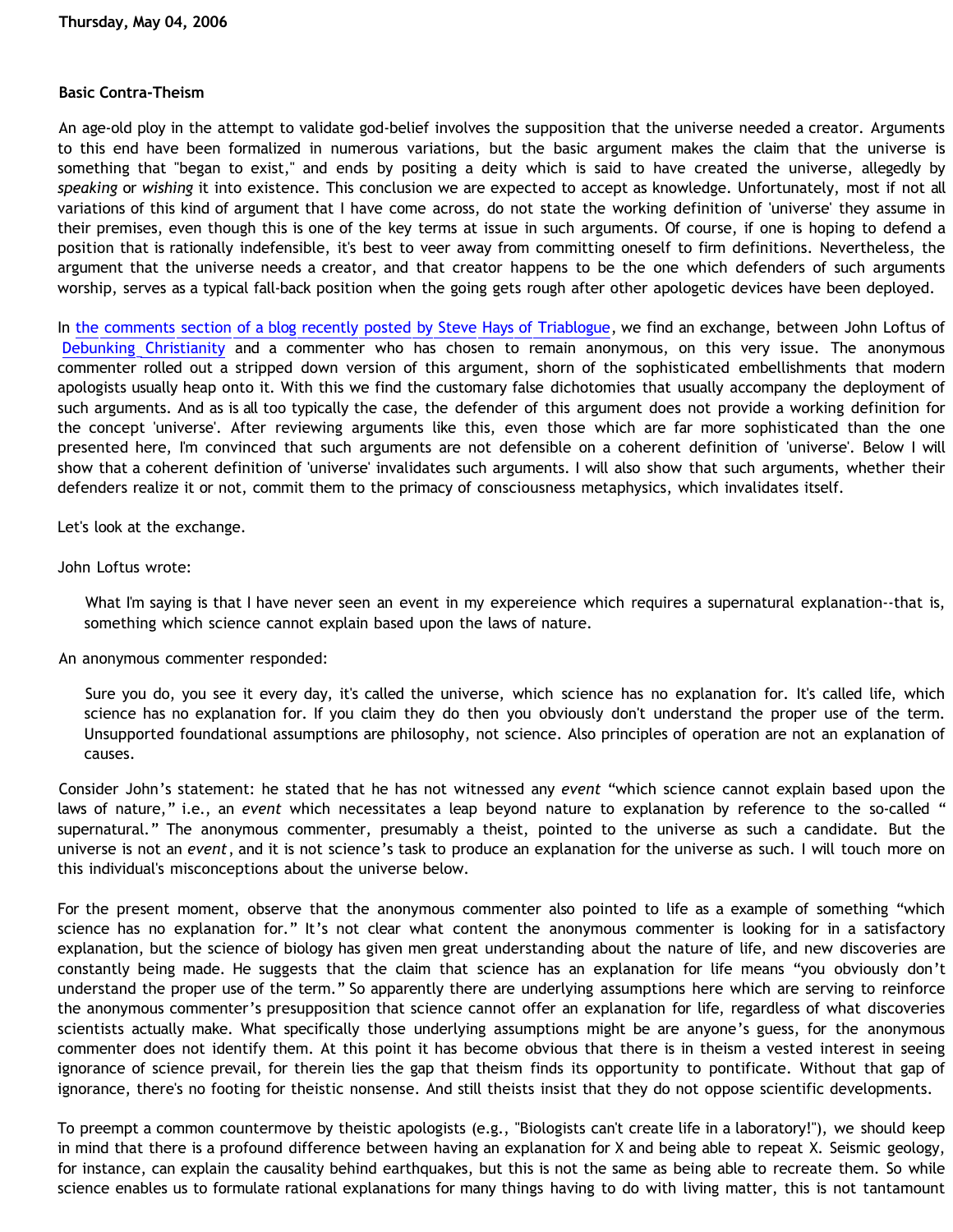to the claim to being able to recreate living organisms in a sterile test tube. If the question is as simple as "Where did life come from?" I have a simple and incontrovertible answer: life came from existence. Anyone who wants to claim that life came from non-existence, is free to present his case any time.

In response to the anonymous commenter's statement, John Loftus wrote:

Anon, good points, because it is astounding to me that this universe exists. But to call it a miracle is prejudicial in favor of a God. How about we call the existence of this universe strange or unexplainable as of yet. Heidegger said "the fundamental philosophical question is why does something exist rather than nothing at all." That would include your God or the universe. Why does something exist? You can only call it a miracle if you can also explain why it is that an eternal uncreated God exists. but since you can't, then this universe is....is....strangely wonderful.

An anonymous commenter (perhaps the same as above) wrote:

Well, you're either left with an uncaused effect, or a Creator who made it from nothing. Either way it's not natural; hence must be supernatural. Matter does not create itself. So one is left with the problem of the inability of natural laws to explain its existence. If left with a choice between self-generating matter and an intelligent Creator the rational one is decidedly not matter generating itself. That's a pretty big argument in favor of God. So rationally the preference would be in favor of God.

The procedure of the case presented here is quite simple: First, present two options, namely theism and an alternative to theism. Then construe the alternative to theism to be so implausible that theism prevails by default (rather than on any actual demonstrable merits in its favor). If one accepts the premises implicit throughout the case, then theism will surely seem the better of the two. But are the premises which this procedure assumes rationally defensible? I submit that they are not.

The first point that needs correction is the characterization of the universe as an "effect." Just as the universe is not an " event," the universe is also not an effect, whether caused or uncaused. The universe is the sum totality of all that exists. (Compare [Merriam-Webster's definition of universe](http://www.m-w.com/dictionary/universe): "the whole body of things and phenomena observed or postulated.") By virtue of the universe's inherent all-inclusiveness, it would be self-contradictory to assert that something can or does exist " outside the universe." Since existence exists and only existence exists, to suppose that something exists outside the sum totality of existence is necessarily incoherent. Consequently there can be no "outside" the totality, and thus nothing " outside the universe."

Another reason why the notion that the universe is an "effect" has to do with the concept 'effect' itself. The concept 'effect ' necessarily implies a cause which would have to precede the effect in question in order to bring it about and make it a part of reality. But causality necessarily presupposes existence. It would be incoherent to assert that something is caused while denying the existence of any thing or things which do the causing. So existence is a precondition to causality, not the other way around. Therefore, by implication, rather than being an "effect"of some prior cause, the universe - that is, the sum total of existence - is preconditional to any cause and effect to begin with. Thus to call the universe an "effect" commits a logical reversal. That is, to call the universe an effect is to posit causality outside the context of the universe, which means: to use the concept 'causality' while denying or ignoring its genetic roots, namely existence. This error is known as the fallacy of the stolen concept, and it is the fundamental error of theistic creationism.

It is true that matter does not "create" itself. Indeed, what necessitates the supposition that matter is "created" in the first place, if not the mystical premises borne on stolen concepts like the one assumed above? Moreover – and topical to theistic apologetics – we should ask: *What validates the claim that matter was created by an act of consciousness?* This is the basic presupposition of theistic creationism, but can those who endorse such a notion present any evidence in support of it? Yes, we can *imagine* something popping into existence at the whim of a consciousness which possesses powers which our imagination can attribute to it with abandon, such as we might see in a [cartoon.](http://www.strongatheism.net/library/atheology/cartoon_universe_of_theism/) But imagination does is not a substitute for fact, and what the theist needs in order to validate this presupposition which is so integral to theism, is not merely what he can imagine (for it is readily granted that the religious imagination is abundantly fecund), but facts which bear on the matter at hand. Since there are no empirical facts which can serve as evidence conclusively supporting the theist's claims, and since the facts that do bear on the matter in fact show theism to be a contradiction, theists have no choice but to resort either to appeals to emotion, psychological or physical threats, or a semblance of argumentation to defend their faith stance. And this is where they open the door to frequently undetected cognitive errors, such as the stolen concept pointed about above.

The anonymous commenter explicitly repeats the basic procedure of his case when he writes:

If left with a choice between self-generating matter and an intelligent Creator the rational one is decidedly not matter generating itself.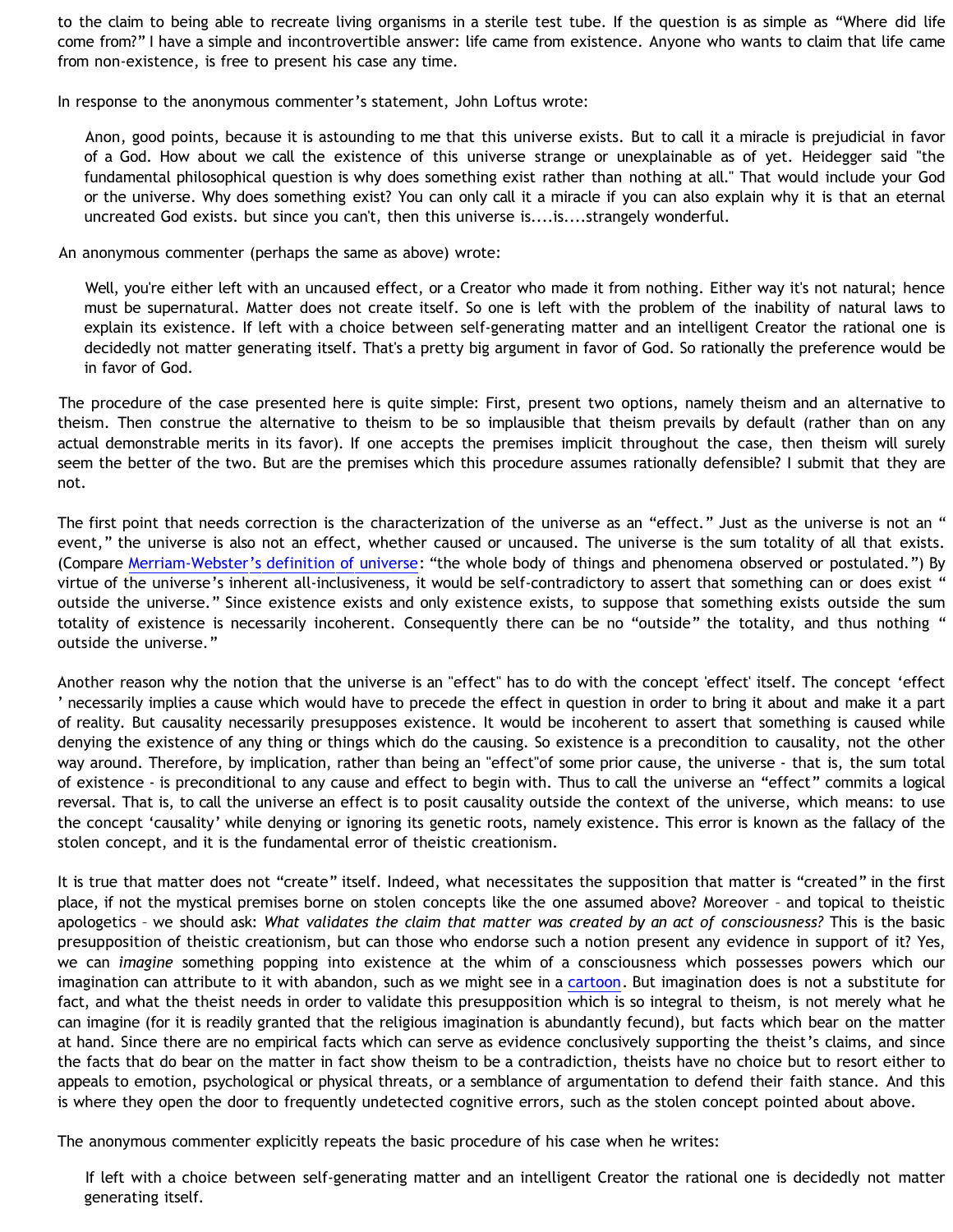If we limit ourselves to these two scenarios - "between self-generating matter and an intelligent Creator" - then I submit that we have already given rationality short-shrift. As a result, affirming one or the other horn of this false dichotomy cannot be considered rational. Rationality is the commitment to reason as one's only means of discovering and validating knowledge, and his only guide to action. Reason is the faculty which identifies and integrates what we perceive via our senses, and indispensable to this is the ability of man's mind to form concepts on the basis of objective inputs supplied by sense perception. Our senses are our primary and only direct means of awareness of reality. To discover what is "out there" (i.e., in the world, in the universe), we do not start by turning inward and consulting our imagination. The initial inputs of reason cannot be our imagination, for our imagination itself needs content, and this ultimately comes from what we perceive as well. No examples of consciousness in nature are examples of consciousnesses which create their objects ex nihilo. But theistic creationism posits precisely this idea: that the whole universe was created ex nihilo by an act of consciousness. Essentially, it holds that a ruling consciousness *wished* the universe into existence. But theists cannot objectively substantiate this claim; the most they can do is disparage alternatives to their view and hope for the best – that is, hope that their illicit premises are accepted uncritically.

Since existence exists independent of consciousness, and consciousness is consciousness of existence, the task of consciousness is not to *create* its own objects (which is the essence of metaphysical subjectivism), but to perceive and identify them. Do we not all begin as ignorant infants perceiving the world for the first time and constantly struggling to discover and identify everything around us as we mature? I know I did. Can an honest man claim otherwise? Also, since reason is the means by which we conceptualize what we perceive, a rational worldview is one which does not attempt to fake reality by supposing that it is a creation of consciousness; rather, a rational worldview is the systematic application of reason to the task of discovering fundamental truths (i.e., rational principles) and developing a comprehensive view of reality and life. Already we should see how profoundly incongruous theism is to this project, for it affirms the very opposite view - that the universe, reality, and the objects we perceive are ultimately dependent on and conform to someone's consciousness intentions, that is, to the ruling consciousness' wishing.

As the anonymous commenter apparently assumes, there are no good reasons to suppose that matter is "self-generating." But an alternative to theism does not require that matter be self-generating. Only if we *begin with non-existence* would we need to invent such notions, and since existence exists, the proper place to start is with *existence*, not with non-existence. So the basic procedure errs by limiting the alternatives to two fundamentally flawed positions and by arbitrarily affirming one while rejecting the other. (Of course, if one is willing to retreat so far from reason as to posit a ruling consciousness which can materialize its wishes at will, it is unclear how one could rule out the possibility of self-generating matter and keep a straight face in the first place.)

As we have seen, theistic creationism itself consists of two fundamental errors, namely that something exists "outside the universe" (that's one error), and that this extra-universal thing is a form of consciousness which *wished* the universe into existence (there's a second error). Thus in the final analysis, theistic creationism is presented as an explanation on the basis of the misguided notion that two wrongs make a right, and this simply does not fly.

Interestingly, theists typically claim that their god was not created, that it exists "necessarily" – which is essentially taken to mean that it does not require an explanation beyond itself. We have only their say so on this, for there is nothing they can point to in the world which conclusively validates such claims. Why not begin with the universe, which we know exists, and build our worldview on the basis of this incontrovertible and objective fact? Theists typically do not dispute the need for a starting point, they just want it to be some form of consciousness which serves as back-up to their feigned authority and which is thought to have created the universe according to their preconceived notions, ever expanding the ruling consciousness' role as an explanatory terminus which, like a malleable goo, can be troweled into any gap or crevice that momentarily stops the mind in its pursuit for further discovery. The problem for theism is that, as man's knowledge of the universe grows, the role that theism's ruling consciousness can play in plausible explanations can only evaporate.

by Dawson Bethrick

*posted by Bahnsen Burner at [12:00 PM](http://bahnsenburner.blogspot.com/2006/05/basic-contra-theism.html)*

## **3 Comments:**

[John W. Loftus](http://www.blogger.com/profile/11138734) said...

Thanks for the commentary. I liked it and will refer them to it!

[May 04, 2006 2:18 PM](http://bahnsenburner.blogspot.com/2006/05/114677749876733018)